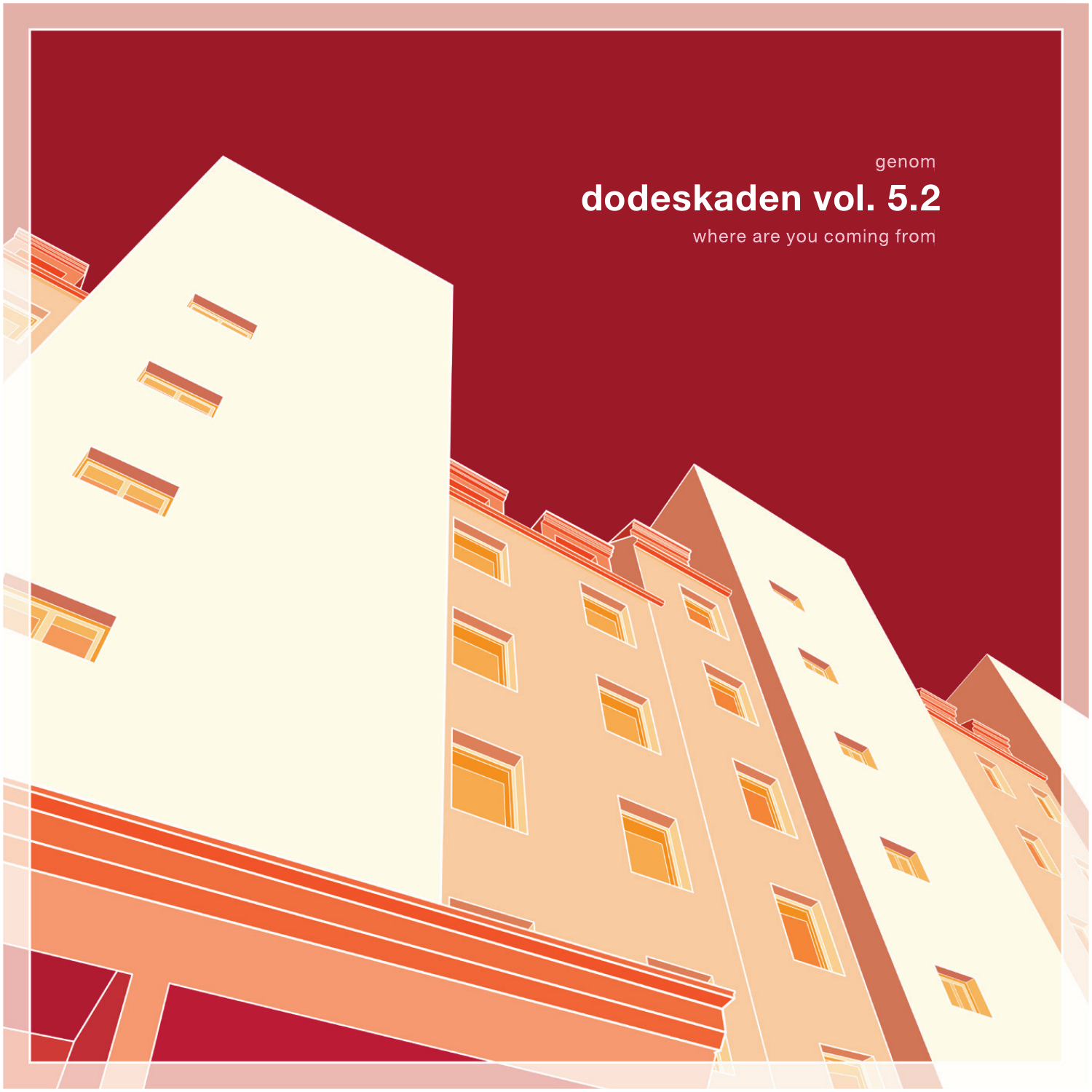Centrik – Peal Omni Trio – Higher Ground Squarepusher – Beep Street Mouse On Mars – Bib Everything But the Girl – Walking Wounded Intersperse – Equanimity Underworld – Banstyle Photek – T–Raenon Apollo 440 – Ain't Talkin' 'Bout Dub (Matrix Remix) Goldie & J Majik – Sunray 2 Roni Size Reprazent – Watching Windows (Roni Size Vocal) Intense – Positive Notions Nut–E–1 & Technarchy – You Cannot Scooter – Beautiful Vibes Blu Mar Ten – She Moves Through Arcon 2 - Liquid Earth Part 2 Alex Reece – Feel The Sunshine Steve Alexander – Subliminal Seduction Ez Rollers – Walk This Land (Lock Stock Full Length Mix) Psychochiller – Rise And Fall

compiled, mixed & recorded by Genom mastered by genomaudio.com artwork by michalmalolepszy.com

duration 63 minutes 17 seconds released in 2018

[Scientific Records] [Moving Shadow] [Warp Records] [Too Pure] [Virgin] [Looking Good Records] [Junior Boy's Own] [Studio !K7] [Stealth Sonic] [MCA Records] [Talkin' Loud] [Good Looking Records] [Bear Necessities] [Club Tools] [Good Looking Records] [Reinforced Records] [4th & Broadway] [Techno Party] [Moving Shadow] **[SPV Poland]**